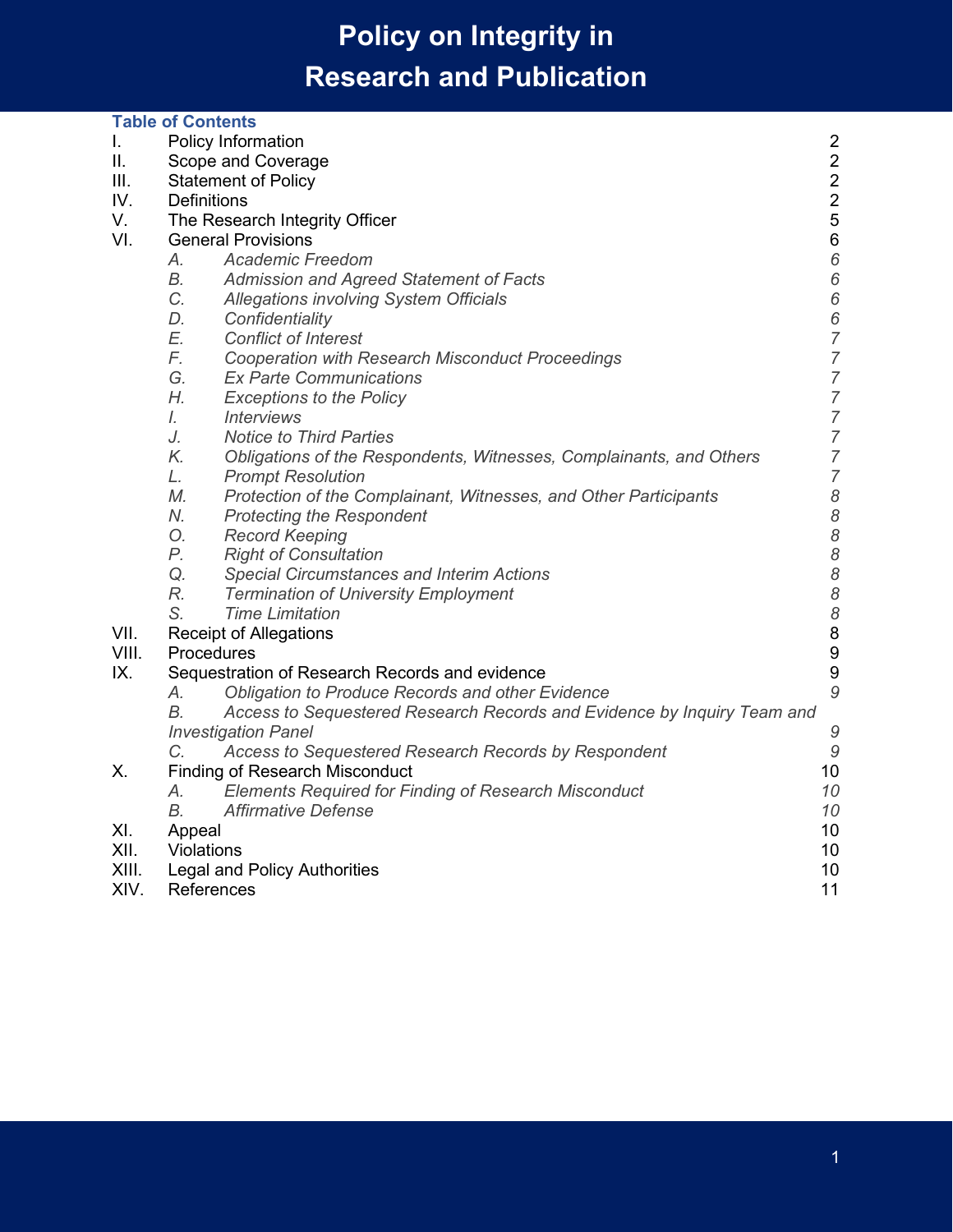## <span id="page-1-0"></span>**I. POLICY INFORMATION**

**Policy Title:** University of Illinois System Policy on Integrity in Research and Publication

**Policy Owner:** Vice President for Academic Affairs

**Responsible Official:** Vice President for Academic Affairs (system); Vice Chancellor for Research (UIUC and UIC); Vice Chancellor for Academic Affairs (UIS)

**Approved by:** University of Illinois Board of Trustees

**Date Approved**: TBD

**Effective Date:** TBD

**Targeted Review Date:** Above + 5 years

**Contact**: System, TBD@uillinois.edu; Chicago, RIO@uic.edu; Springfield, ora@uis.edu; Urbana-Champaign, rsofficer@illinois.edu

### <span id="page-1-1"></span>**II. SCOPE AND COVERAGE**

The University of Illinois system ("system" or "University of Illinois") *Policy on Integrity in Research and Publications* ("this policy") applies to all Institutional Members. This policy focuses on misconduct that affects the evaluation, conduct, or reporting of research as distinct from misconduct that occurs in the research setting but that does not affect the integrity of the research process or results.<sup>1</sup> Reports of conduct that deviate from the practice of Research Integrity but that do not rise to the level of Research Misconduct are referred to the appropriate unit or policy administrator for further action. Other system and university policies (see Section [XIII\)](#page-9-5) should be consulted as appropriate. Codes of student conduct and other campus specific policies (e.g., Graduate College By-Laws) address matters of academic misconduct by students and should be consulted in cases where students are involved.

### <span id="page-1-2"></span>**III. STATEMENT OF POLICY**

The University of Illinois is committed to fostering a world-class research enterprise that provides a safe and professional environment for learning, conducting research, and reporting research results with integrity, respect, fairness, and transparency at all organizational levels.

Research Misconduct violates the principles of integrity and negatively impacts the work of other researchers who rely on their colleagues to provide honest accounts of their research methods and findings. In addition, Research Misconduct erodes the public trust in researchers and the institutions for which they work.

This policy does not relieve Institutional Members from their responsibilities to comply with applicable law, professional standards, ethical guidelines, and other system and university policies.

### <span id="page-1-3"></span>**IV. DEFINITIONS**

This policy uses defined terms with specific meanings. Defined terms begin with capital letters wherever they appear.

**A. Adjudication** means the formal and final decision of the Chancellor regarding the Allegations of Research Misconduct, including the imposition of Sanctions and Corrective Actions, if any.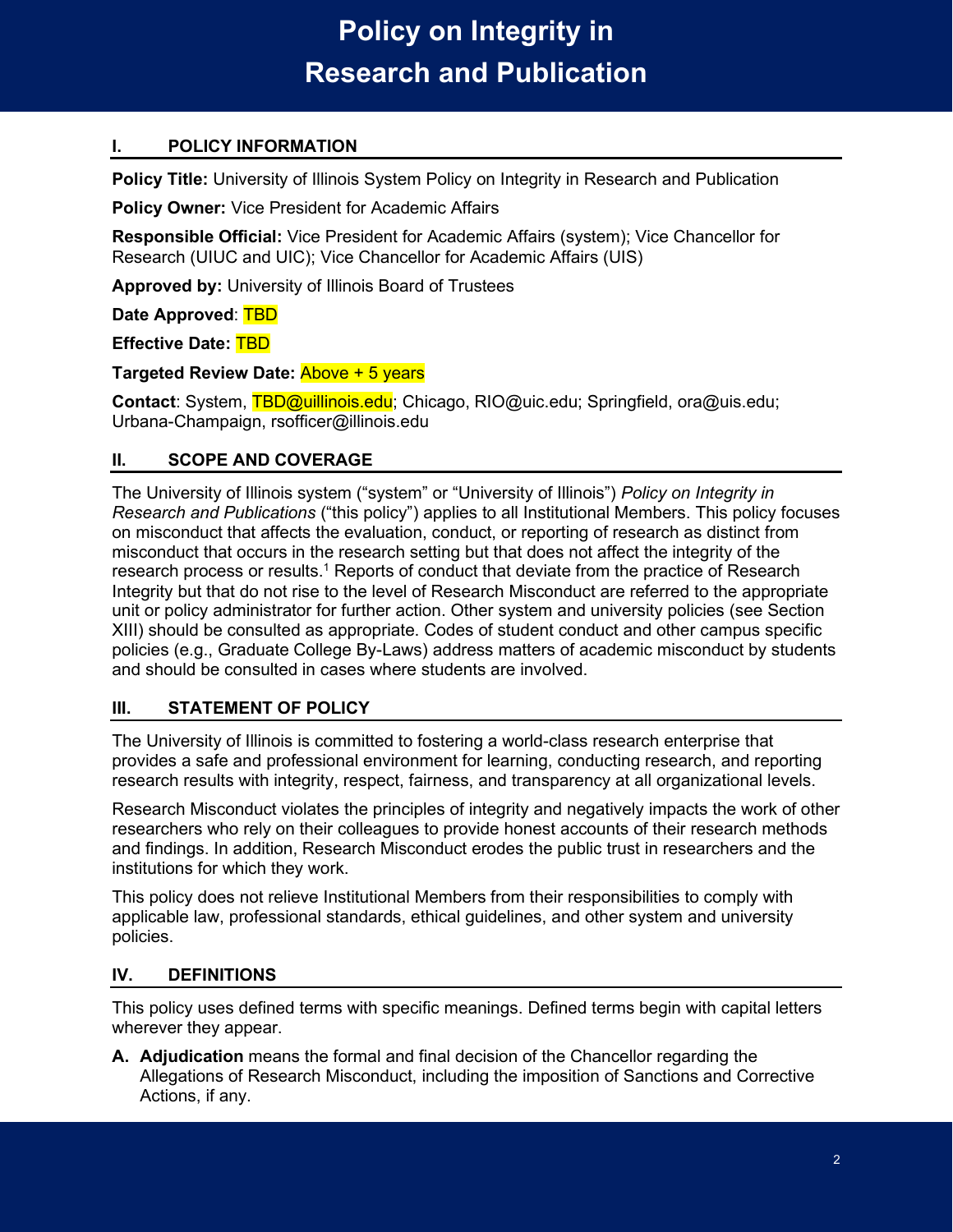- B. **Assessment** means the initial evaluation to determine whether the Allegation falls within the scope of this policy.
- C. **Allegation** means a disclosure of possible Research Misconduct through any means of communication to an institutional or other official.<sup>2</sup>
- D. **Complainant** means a person who makes an Allegation of Research Misconduct.3
- E. **Corrective Action** means any action determined to be necessary to address Research Misconduct or other departures from Research Integrity. For example, Corrective Actions could include retraction of published manuscripts, return of funded grants to the agency, withdrawal of submitted grant applications, withdrawal of manuscripts submitted for publication, withdrawal of abstracts submitted for presentation at meetings, or other actions short of dismissal.
- F. **Evidence** means any element of the Research Record and documents, tangible items, or testimony offered or obtained during a Research Misconduct Proceeding that tends to prove or disprove the existence of an alleged fact.<sup>4</sup>
- G. **Fabrication** means making up data or results and recording or reporting them. 1
- H. **Falsification** means manipulating research materials, equipment, or processes, or changing or omitting data or results such that the research is not accurately represented in the Research Record.1
- I. **Good Faith**, as applied to a Complainant or witness, means having a belief in the truth of one's Allegation or testimony that a reasonable person in the Complainant's or witness's position could have based on the information known to the Complainant or witness at the time. Cooperation with a Research Misconduct Proceeding is not in Good Faith if it is made with knowing or reckless disregard for information that would negate the Allegation or testimony. Good faith as applied to an Inquiry Team or Investigation Panel member means cooperating with the purpose of helping an institution meet its responsibilities under this policy. An Inquiry Team or Investigation Panel member does not act in Good Faith if their acts or omissions on the Inquiry Team or Investigation Panel are dishonest or influenced by personal, professional, or financial conflicts of interest with those involved in the Research Misconduct Proceeding.<sup>5</sup>
- J. **Inquiry** means a preliminary information-gathering and fact-finding conducted to determine whether an Investigation is warranted.<sup>6</sup>
- K. **Inquiry Team** means a group of at least two Institutional Members charged with conducting the Inquiry.
- L. **Institutional Member** means a person who is employed by, is an agent of, or is affiliated by contract or agreement with the University of Illinois. Institutional Members may include, but are not limited to, officials, tenured and untenured faculty, teaching and support staff, researchers, research coordinators, clinical technicians, postdoctoral and other fellows, volunteers, students, agents and contractors, subcontractors, and subawardees and their employees.<sup>7</sup>
- M. **Interference** means intentional, unauthorized taking, sequestering, or materially damaging any research-related apparatus, reagents, biological materials, writings, data, hardware, software, or any other substance or device used or produced in the conduct of research. $^8$
- N. **Interim Actions** means any actions of the university taken prior to Adjudication to comply with laws or regulations, or for one or more of the following reasons: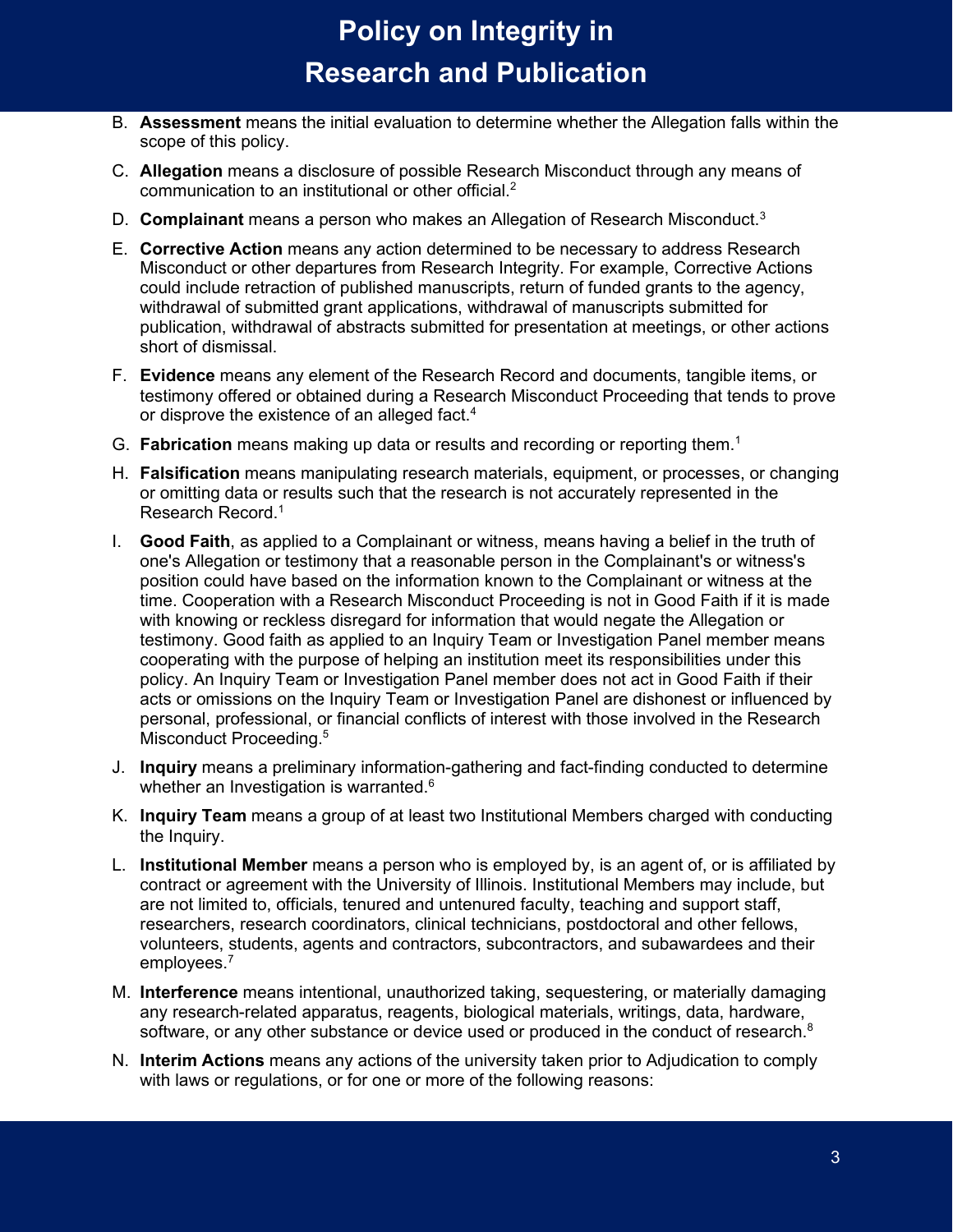- 1. to protect the public, research community, research subjects, or patients, including their health and safety;
- 2. to protect the interests of students, faculty, or staff;
- 3. to preserve Evidence;
- 4. to protect university, state, or federal resources or interests, including contractual obligations; or,
- 5. to protect the interests of those involved in the Research Misconduct Proceedings.<sup>9</sup>
- O. **Investigation** means the formal development of a factual record by exploring the Allegations in detail and examining the Evidence in depth, leading to recommended findings on whether Research Misconduct has been committed, by whom, and to what extent.<sup>10</sup>
- P. **Investigation Panel** means a group of at least two Institutional Members and one non-Institutional Member charged with conducting the Investigation.
- Q. **Plagiarism** means the appropriation of another person's ideas, processes, results, or words without giving appropriate credit. 1
- R. **Preponderance of Evidence** means proof by information that, compared with that opposing it, leads to the conclusion that the fact at issue is more probably true than not.<sup>11</sup>
- S. **Proceeding** means an Assessment, Inquiry, Investigation, Adjudication, or other action undertaken pursuant to this policy. 12
- T. **Record of Research Misconduct Proceedings** means: (1) the Research Record and Evidence secured for a Proceeding pursuant to this policy, except to the extent the Research Integrity Officer determines and documents that those records are not relevant to the Proceeding or that the records duplicate other records that have been retained; (2) the documentation of the determination of irrelevant or duplicate records; (3) the Inquiry Report and final documents (not drafts) produced in the course of preparing that report, including the documentation of any decision not to investigate; (4) the Investigation Report and all records (other than drafts of the report) in support of the report, including any recordings or transcripts of each interview conducted; and (5) the complete record of any appeal within the institution from the finding of Research Misconduct.<sup>13</sup>
- U. **Research Integrity** means the conduct of research in an honest and professional manner while maintaining rigorous adherence to professional standards. Practicing Research Integrity means planning, performing, reporting, and reviewing research in accordance with objectivity, honesty, openness, accountability, fairness, and stewardship.<sup>14</sup> Practicing Research Integrity includes, but is not limited to:<sup>15,16</sup>
	- 1. employing appropriate research methods for the field and experimental question;
	- 2. basing the conclusions on critical objective analysis of data;
	- 3. managing conflicts of interest and commitment;
	- 4. designing research to be replicable, when possible;
	- 5. promoting open access and sharing data as specified in institutional, sponsor, and publisher policies, or standard practices in the field;
	- 6. promoting intellectual and professional growth of mentees and adherence to the mutual responsibilities of mentors and trainees;
	- 7. protecting research subjects;
	- 8. maintaining a safe and inclusive research environment;
	- 9. conducting peer review in an unbiased, transparent manner;
	- 10. attributing authorship based on appropriate authorship criteria;
	- 11. attributing credit for work and ideas through proper acknowledgement and citation;
	- 12. respecting the ethical obligations regarding the societal impacts of research; and,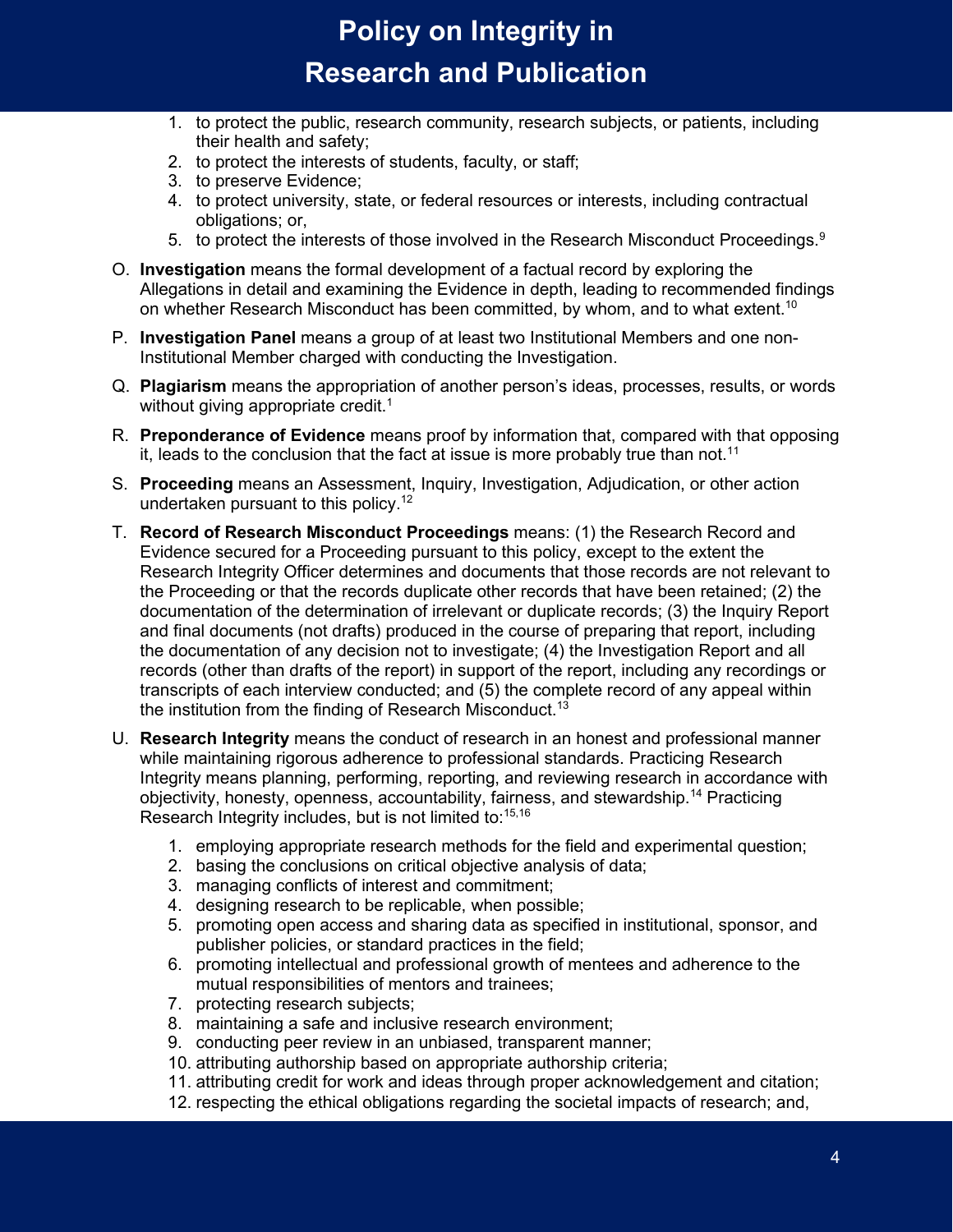#### 13. complying with research regulations and guidelines.

- V. **Research Misconduct** (or "misconduct") means a significant departure from Research Integrity while proposing research, performing research, reviewing research, or in reporting research results. Research Misconduct does not include honest error or difference of opinion.1 Research Misconduct includes, but is not limited to:
	- 1. Fabrication;
	- 2. Falsification;
	- 3. Plagiarism;
	- 4. not retaining or maintaining data, code, or other information or materials underlying research results for the period of time necessary to meet all relevant legal obligations and professional standards;
	- 5. misleading statistical analyses or data processing;
	- 6. serious Interference in the research of another;
	- 7. evasion of or failure to comply with research regulations, such as those governing conflict of interest or commitment, human subjects, laboratory animals, new drugs, radioactive materials, genetically altered organisms, and safety;
	- 8. misleading or false reporting of credentials and related information;
	- 9. breach of confidentiality with respect to unpublished materials;
	- 10. misappropriation of research materials;
	- 11. unethical or biased treatment of others that impedes or diminishes the research productivity of others that is not covered by other university or system policies; or,
	- 12. any other conduct that constitutes a significant departure from accepted Research Integrity standards or from accepted practices of the relevant research community, ethical guidelines, or professional standards in scholarship and research that affects the integrity of the conduct, evaluation, or reporting of research.
- W. **Research Record** means the record of experimental methods, data, and results, whether in physical or electronic form, that embodies the facts related to and resulting from scientific inquiry. The Research Record includes but is not limited to research proposals, laboratory notebooks and records, progress reports, abstracts, theses, oral presentations, internal reports, and journal articles. 17
- X. **Respondent** means the person against whom an Allegation of Research Misconduct is directed or who is the subject of a Research Misconduct Proceeding.
- Y. **Retaliation** means an adverse action taken against a Complainant, witness, Inquiry Team member, or Investigation Panel member by this institution or one of its Institutional Members in response to (1) a Good Faith Allegation of Research Misconduct or (2) Good Faith cooperation with a Research Misconduct Proceeding. 18
- Z. **Sanctions** means consequences imposed in the final disposition of the Proceeding.

### <span id="page-4-0"></span>**V. THE RESEARCH INTEGRITY OFFICER**

The Responsible Official will appoint at least one Research Integrity Officer (RIO) responsible for assuring compliance with this policy. A RIO will be a tenured faculty member or administrative officer who has an appropriate level of experience in research, compliance, or both.

A RIO will:

1. assist Institutional Members in complying with this policy;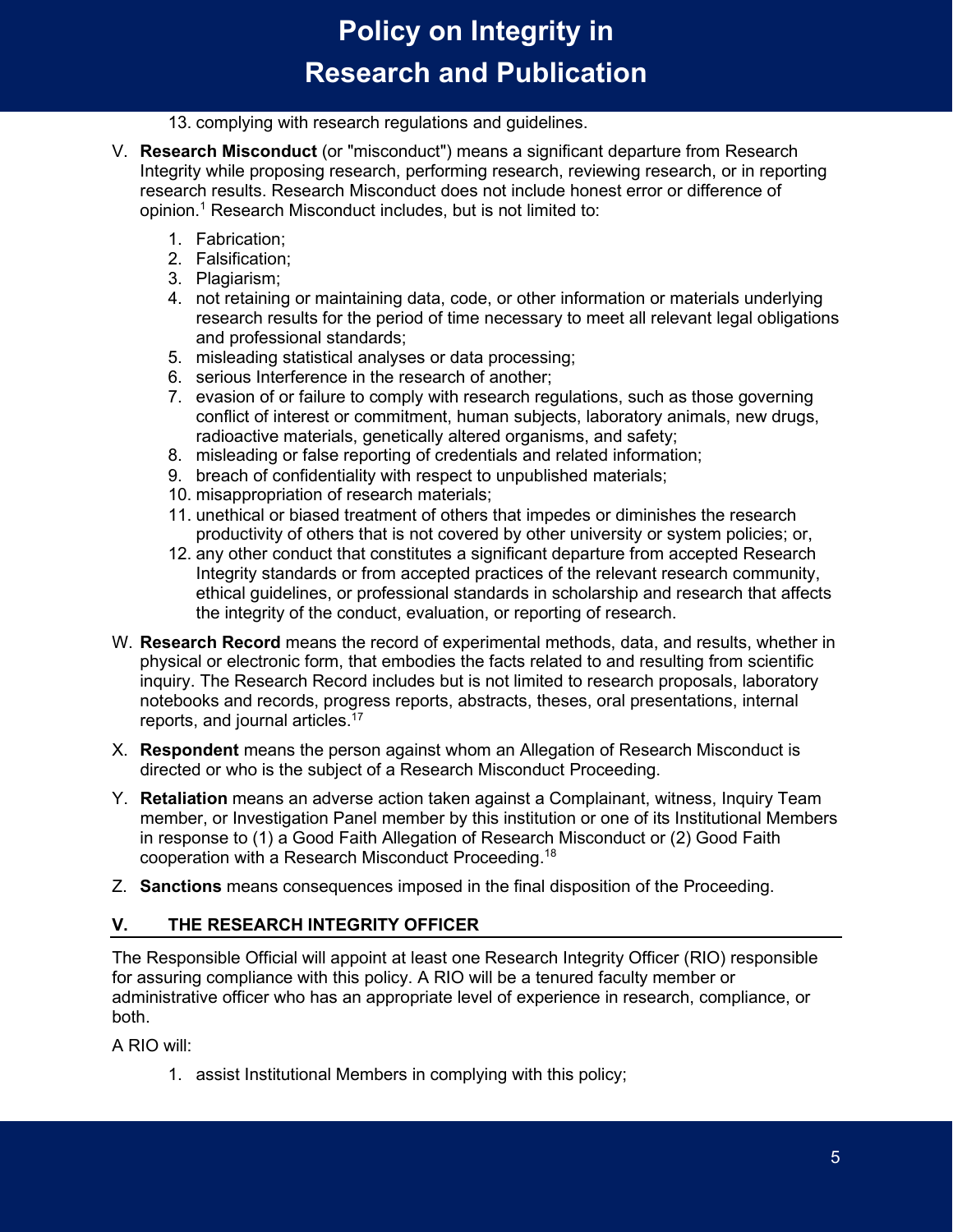- 2. oversee sequestration of Research Records and Evidence and maintain chain of custody;
- 3. provide information about the status of the Proceedings to, and respond to inquiries from, the Dean, the Unit Executive Officer (UEO), the Respondent, and the Complainant to the extent required by law and this policy;
- 4. ensure that Respondent receives all notices and opportunities provided for under this policy;
- 5. maintain the records of Research Misconduct Proceedings confidentially and securely;
- 6. advise and assist during the Proceedings, including the preparation of reports;
- 7. be the university point of contact with interested stakeholders related to these Proceedings; and,
- 8. request legal advice as needed from the Office of University Counsel with respect to application and interpretation of this policy and applicable laws.

## <span id="page-5-0"></span>**VI. GENERAL PROVISIONS**

## <span id="page-5-1"></span>**A. Academic Freedom**

It shall be a prime concern of all persons who implement this policy to protect the principles of academic freedom and tenure that are fundamental to the academic enterprise; however, academic freedom and tenure afford no license for Research Misconduct.

## <span id="page-5-2"></span>**B. Admission and Agreed Statement of Facts**

If at any time prior to the initiation of an Investigation the Respondent admits in writing to the facts alleged in the Allegation, the Responsible Official shall decide whether to order an immediate Investigation in lieu of continuing the Inquiry or Assessment. If an Investigation is ordered, the Respondent's written statement may serve as the Inquiry Report.

### <span id="page-5-3"></span>**C. Allegations involving System Officials**

Allegations concerning a system official should be communicated to the Executive Vice President and Vice President for Academic Affairs. The Executive Vice President and Vice President for Academic Affairs in consultation with the university Responsible Official will assign responsibility for handling the Allegation to a RIO who has no conflicts of interests and who does not directly or indirectly report to the Respondent. The Executive Vice President and Vice President for Academic Affairs will serve as the final adjudicator for Allegations involving system officials. If the Allegation involves the Executive Vice President and Vice President for Academic Affairs, then the President is the final adjudicator. If the Allegation involves the President, then the Board of Trustees will appoint a final adjudicator.

## <span id="page-5-4"></span>**D. Confidentiality**

All persons involved in Proceedings under this policy shall keep confidential, to the extent reasonably possible, the identities of Complainants, witnesses, and Respondents, limiting any disclosures to those who have a need to know and as allowed by applicable law or as provided in this policy, including Respondent's right of consultation. Except as may otherwise be prescribed by applicable law, confidentiality must be maintained for any records or Evidence from which research subjects may be identified. Disclosure of any such records or Evidence from which these persons may be identified is limited to those who have a need to know to carry out a Research Misconduct Proceeding, Interim Actions, Sanctions, or Corrective Actions.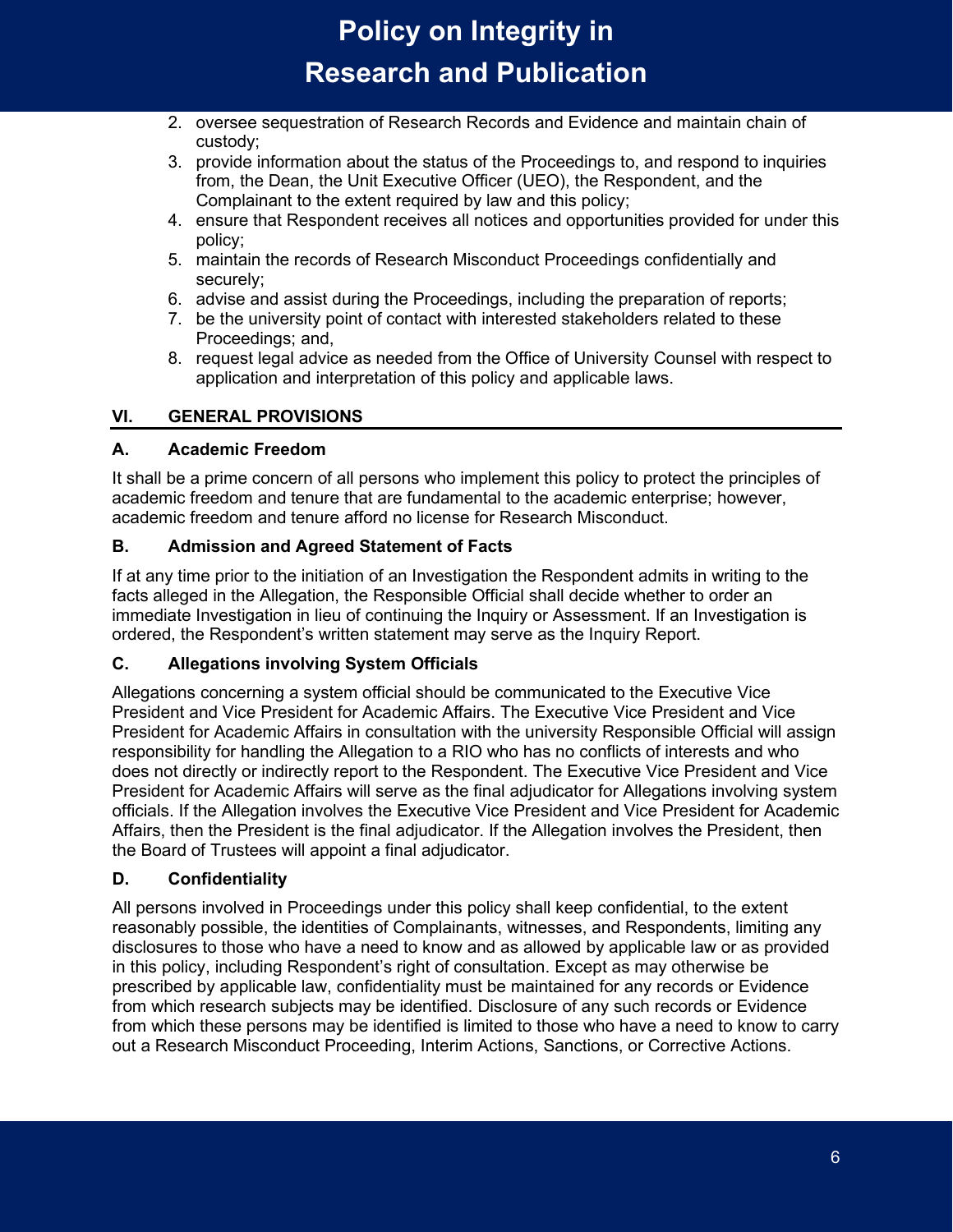## <span id="page-6-0"></span>**E. Conflict of Interest**

If anyone charged with responsibility under this policy has a potential or actual unresolved personal, professional, or financial conflict of interest with a Complainant, Respondent, or witness, that person shall disclose such conflict to the RIO. If the RIO has such a conflict, the RIO will inform the Responsible Official. The Responsible Official will have the discretion to handle conflicts of interest identified in this process, and the Responsible Official's decision will be final. If any administrator has such a conflict of interest, the next higher administrator will appoint a replacement.

## <span id="page-6-1"></span>**F. Cooperation with Research Misconduct Proceedings**

All Institutional Members shall cooperate in all Proceedings conducted under this policy. Institutional members, including Respondents, have an obligation to provide Evidence relevant to Research Misconduct Allegations.

### <span id="page-6-2"></span>**G.** *Ex Parte* **Communications**

To preserve the integrity of Proceedings, participants in the Proceedings may communicate about the matter only within the processes implemented in accordance with this policy. Communications outside the defined processes are *Ex Parte* Communications. The recipient of an *Ex Parte* Communication must disclose the communication to the RIO in order to make it a part of the Record of Research Misconduct Proceedings.

## <span id="page-6-3"></span>**H. Exceptions to the Policy**

Upon written request of the RIO, the Responsible Official will consider and either approve or deny any proposed exceptions to this policy.

### <span id="page-6-4"></span>**I. Interviews**

Any individual interviewed by the Inquiry Team or Investigation Panel will have the opportunity to review recordings and correct transcripts, if made, of the interview. Interview recordings and transcripts, if made, will be included in the Record of Research Misconduct Proceedings.

### <span id="page-6-5"></span>**J. Notice to Third Parties**

The Responsible Official will decide whether third parties, such as research sponsors, collaborators, or journals, should be notified of the Proceedings. The RIO will be responsible for notification and compliance with any notice requirements. Nothing in this policy is intended to inhibit Institutional Members from fulfilling mandated reporting requirements or otherwise reporting unethical or improper activities to appropriate authorities.

## <span id="page-6-6"></span>**K. Obligations of the Respondents, Witnesses, Complainants, and Others**

Although not under oath during Proceedings related to this policy, all participants are obliged to tell the truth and cooperate in the Proceedings. If at any stage in the Proceedings it is determined that any participant has not told the truth, such a finding may be the basis for disciplinary, personnel, or other appropriate action in accordance with University of Illinois policies.

### <span id="page-6-7"></span>**L. Prompt Resolution**

All processes and Proceedings should be conducted expeditiously. Nevertheless, after consultation with the RIO, the Responsible Official may extend any timeline to ensure a Respondent's right to due process or for other good cause. The RIO shall document the reason for any extension and it shall be included in the Record of Research Misconduct Proceedings. In cases where federal agencies are involved, deadline extensions granted by federal agencies will take priority to the extent permitted by law.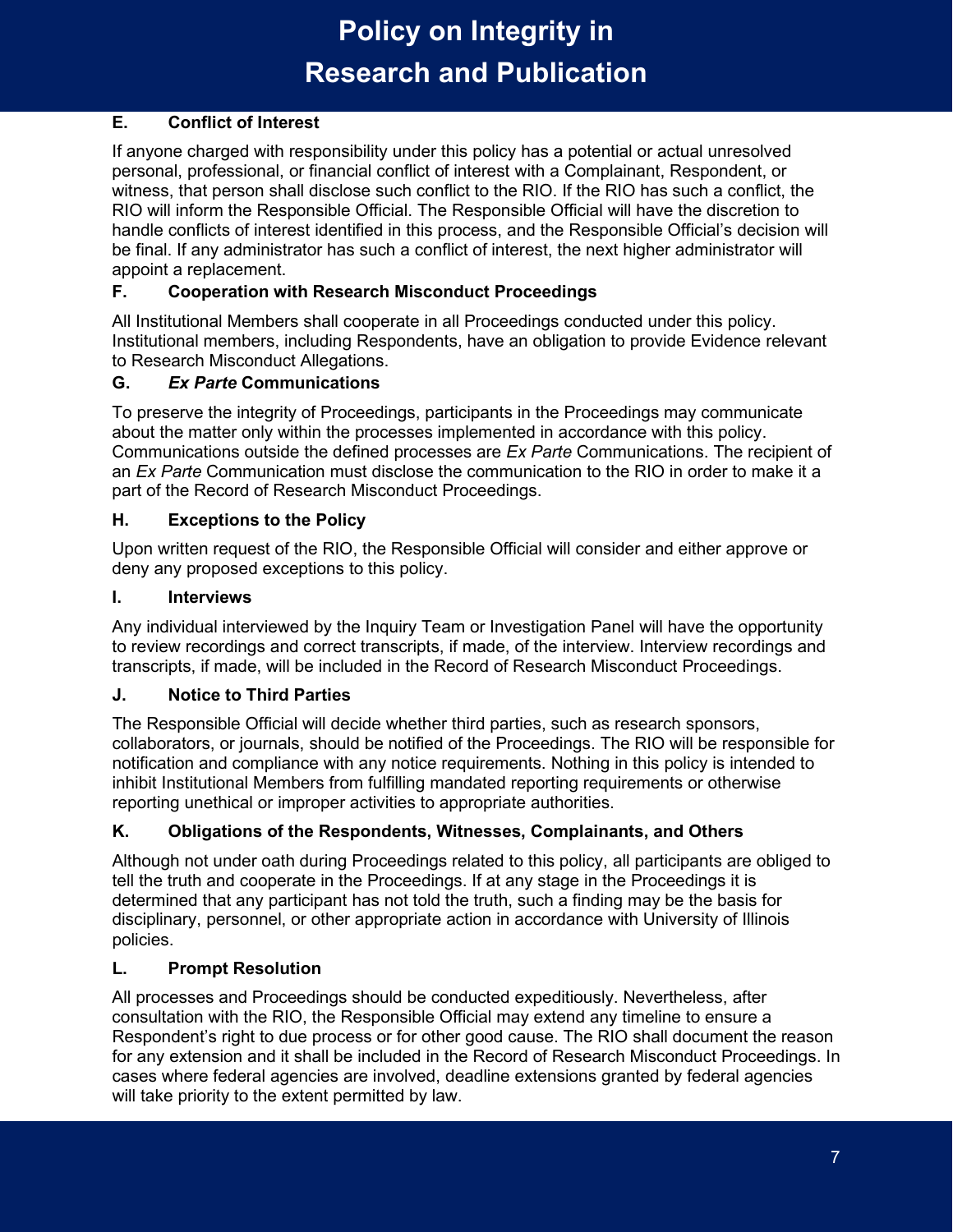## <span id="page-7-0"></span>**M. Protection of the Complainant, Witnesses, and Other Participants**

The RIO, the UEOs, the Deans, and all other persons involved in administering this policy will undertake all reasonable and practical efforts to protect the position and reputation of, and to counter potential or actual Retaliation against, any Complainant who made Allegations of Research Misconduct in Good Faith and of any witnesses and Inquiry Team or Investigation Panel members who cooperate in Good Faith with the Research Misconduct Proceeding.

## <span id="page-7-1"></span>**N. Protecting the Respondent**

The RIO and other institutional officials shall make all reasonable and practical efforts to protect or restore the reputation of Respondents against whom no finding of Research Misconduct is made.

## <span id="page-7-2"></span>**O. Record Keeping**

Disposition of the Record of Research Misconduct Proceedings shall be managed consistent with the relevant laws and University of Illinois policy.

## <span id="page-7-3"></span>**P. Right of Consultation**

At any stage of the Proceedings, a Respondent may consult with individuals of their choosing who do not otherwise have a role in the Proceedings. A Respondent may consult with private legal counsel and may be accompanied and advised by an advisor at any interview or meeting conducted under this policy. An advisor may, but need not, be an attorney. The advisor shall not present the case or otherwise directly participate in the Proceeding. The RIO may request the presence of an attorney from the Office of University Counsel at any meeting or interview conducted pursuant to this policy. Nothing in this policy is intended to prohibit any Institutional Member from seeking personal advice or guidance from a professional in a privileged relationship.

## <span id="page-7-4"></span>**Q. Special Circumstances and Interim Actions**

At any time after an Allegation is made, the RIO, Dean, or the UEO, with the Responsible Official's approval, may take Interim Actions they determine to be necessary. <sup>9</sup> Any Interim Action should be fashioned so as to comply with applicable laws and system and university policies. The Proceedings under this policy shall not be suspended as a result of Interim Actions.

### <span id="page-7-5"></span>**R. Termination of University Employment**

The termination of Respondent's university employment, by resignation or otherwise, shall not be cause to terminate or avoid Proceedings under this policy.

## <span id="page-7-6"></span>**S. Time Limitation**

No Allegation shall be heard or reviewed under this policy regarding conduct alleged to have occurred six years or more before the date of receipt of the Allegation, except as specified by law.19 At any stage of these Proceedings and as permitted by law, an Allegation may be dismissed upon a finding that the facts giving rise to the Allegation of Research Misconduct occurred more than six years before receipt of the Allegation.

## <span id="page-7-7"></span>**VII. RECEIPT OF ALLEGATIONS**

Any Institutional Member who has information related to potential Research Misconduct has an ethical obligation—and for those in a position with supervisory responsibilities, a duty—to report in Good Faith such information as an Allegation to a RIO, or to the UEO, each of whom will promptly notify the other of the Allegation.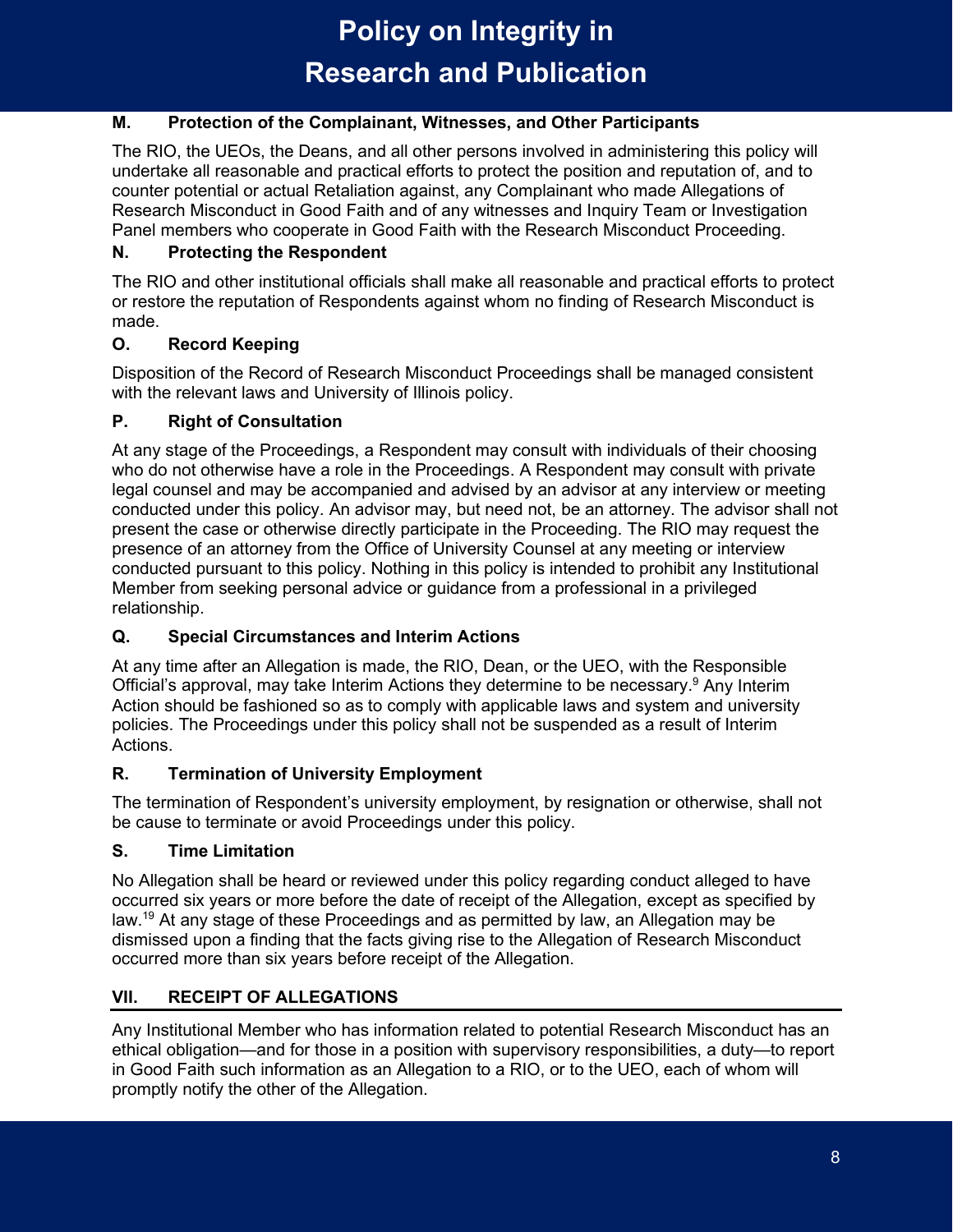The RIO shall initiate the processes under this policy upon receiving an Allegation of Research Misconduct, regardless of whether the Allegation originates within or without the University of Illinois and whether presented electronically, in writing or orally.

A Complainant may request to remain anonymous. Reasonable effort should be taken maintain anonymity, but anonymity cannot be assured.

The original Allegations will be treated as confidential to the extent reasonably possible and in most instances will be shared only among the RIO, the UEO, and the individuals charged with assessing the Allegations to determine whether they fall within the jurisdiction of this policy and to identify the specific Allegations, if any, to be brought forward in an Inquiry.

## <span id="page-8-0"></span>**VIII. PROCEDURES**

Each of the three universities in the system will develop procedures to implement this policy. The procedures shall be approved and reviewed at the university level. The procedures shall be consistent with federal law and guidance and shall include four phases of a Research Misconduct Proceeding: Assessment, Inquiry, Investigation, and Adjudication.

## <span id="page-8-1"></span>**IX. SEQUESTRATION OF RESEARCH RECORDS AND EVIDENCE**

On or before the date on which the Respondent is notified of an Inquiry, the RIO shall undertake reasonable and practical steps to secure all Research Records and other Evidence needed to conduct a Research Misconduct Proceeding, to inventory those materials, and to sequester them in a secure manner. Custody may be limited to copies of the Research Records in cases where the RIO determines that the evidentiary value of those copies is substantially equivalent to the evidentiary value of the original records.

The RIO shall undertake all reasonable and practical efforts to secure additional Research Records and Evidence discovered during the course of the Research Misconduct Proceedings, including at the Assessment, Inquiry, or Investigation stages, or if new Allegations arise.

### <span id="page-8-2"></span>**A. Obligation to Produce Records and other Evidence**

The destruction of, absence of, or Respondent's failure to provide, records adequately documenting the questioned research is Evidence of Research Misconduct where the university establishes by a Preponderance of Evidence that (1) the Respondent possessed such records and intentionally, knowingly, or recklessly (a) destroyed them, (b) had the opportunity to maintain the records but did not do so, or (c) maintained the records and failed to produce them in a timely manner and that (2) the Respondent's conduct constitutes a significant departure from accepted practices of the relevant professional community.

#### <span id="page-8-3"></span>**B. Access to Sequestered Research Records and Evidence by Inquiry Team and Investigation Panel**

All Research Records and Evidence sequestered will be made available to the Inquiry Team and Investigation Panel.

### <span id="page-8-4"></span>**C. Access to Sequestered Research Records by Respondent**

Whenever practicable, the RIO shall give the Respondent reasonable supervised access to, or copies of, sequestered Research Records upon Respondent's written request.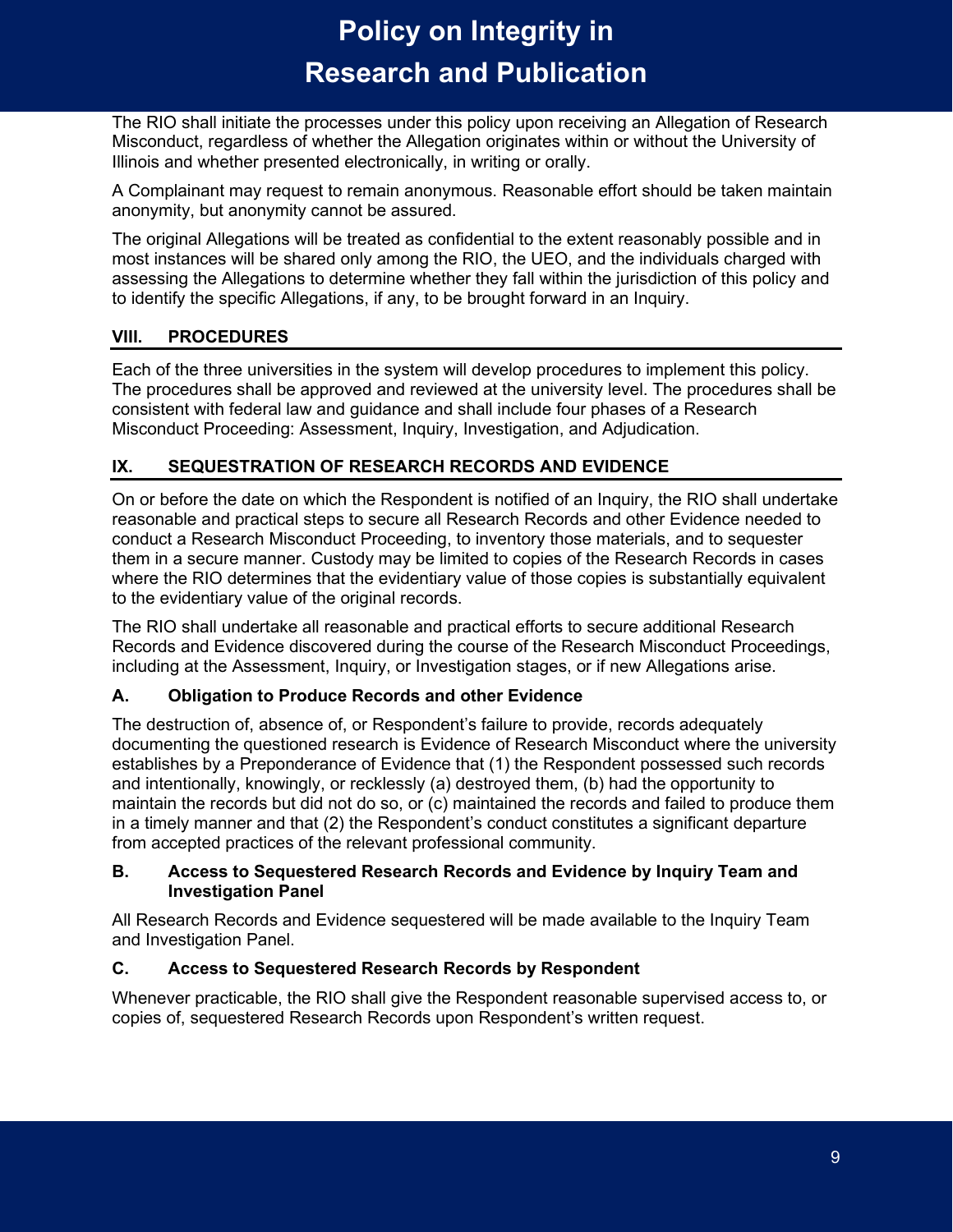### <span id="page-9-0"></span>**X. FINDING OF RESEARCH MISCONDUCT**

### <span id="page-9-1"></span>**A. Elements Required for Finding of Research Misconduct**

A finding of Research Misconduct by the Chancellor requires that: $^{\rm 1}$ 

- 1. The Allegation meets the definition of Research Misconduct; and,
- 2. The Research Misconduct was committed intentionally, knowingly, or recklessly; and,
- 3. The Allegation is proven by a Preponderance of Evidence.

#### <span id="page-9-2"></span>**B. Affirmative Defense**

The Respondent has the burden of proving, by a Preponderance of Evidence, any defenses to the Allegations of Research Misconduct, such as honest error or difference of opinion.

### <span id="page-9-3"></span>**XI. APPEAL**

Findings of Research Misconduct are subject only to an appeal by the Respondent to the President on procedural grounds. Appeals on such grounds must be made in writing and filed in the President's Office within 10 business days after the Respondent receives notice of the decision. The sole matter to be raised on appeal shall be whether Proceedings conducted in the Respondent's case deviated from this policy or university procedures to the extent that the Respondent was denied due process. The President shall within 30 calendar days after receipt of the appeal either affirm or vacate the decision, and shall notify the appellant Respondent and all concerned of this ruling which shall be final and binding. In cases where the President is the Respondent, then any appeal from the appointed adjudicator's decision will be presented to the Board of Trustees.

### <span id="page-9-4"></span>**XII. VIOLATIONS**

Regardless of whether or not there is a finding of Research Misconduct, the University of Illinois may impose Corrective Actions and Sanctions on Institutional Members consistent with applicable policies and practices. The nature of Corrective Actions and Sanctions shall correspond to the violation(s) of Research Integrity or finding(s) of Research Misconduct.

Nothing in this policy diminishes or replaces the procedural rights of Institutional Members under the University Statutes.

### <span id="page-9-5"></span>**XIII. LEGAL AND POLICY AUTHORITIES**

#### **Federal**

White House Office of Science and Technology Policy, Federal Policy on Research Misconduct, 65 FR 76260–76264 (Dec. 6, 2000).

Department of Health and Human Services, Public Health Service Policies on Research Misconduct, 42 C.F.R. part 93.

National Science Foundation, Research Misconduct, 45 C.F.R. part 689.

Department of Education, Policy on Research Misconduct, 70 Fed. Reg. 66371 (Nov. 2, 2005).

Department of Energy, Allegations of Research Misconduct, 10 C.F.R. part 733.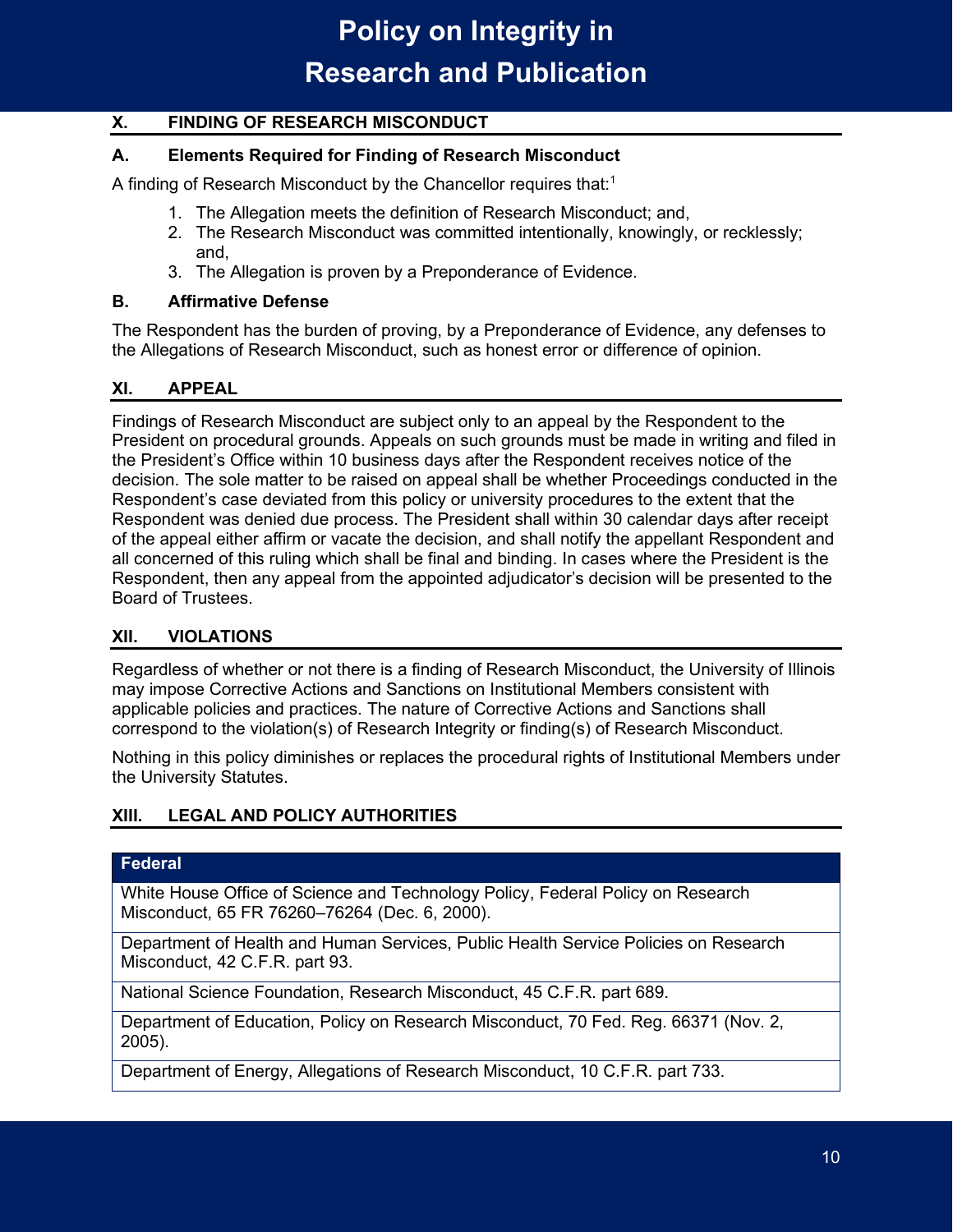Department of Labor, Research Misconduct, Statement of Policy, 69 Fed. Reg. 75218 (Dec. 15, 2004).

Department of Defense, Research Integrity and Misconduct, DoD Instruction #3210.7 (May 14, 2004).

Department of Agriculture, Research Institutions Conducting USDA-funded Extramural Research; Research Misconduct, 2 C.F.R. part 422.

National Aeronautics and Space Administration, Policy on Research Misconduct, 14 C.F.R. part 1275.

National Endowment for Humanities, Research Misconduct Policy, [https://www.neh.gov/grants/manage/research-misconduct-policy.](https://www.neh.gov/grants/manage/research-misconduct-policy)

Department of Transportation, Implementation Guidance for Executive Office of the President Office of Science and Technology Policy "Federal Policy on Research Misconduct," (Feb. 2002).

Title IX of the Education Amendments of 1972, 20 U.S.C. §1681-1688; 34 C.F.R. part 106.

#### **Illinois**

State Records Act, 50 Ill. Comp. Stat. 205.

**University of Illinois** 

University of Illinois Statutes

University of Illinois, The General Rules Concerning University Organization and Procedure

#### <span id="page-10-0"></span>**XIV. REFERENCES**

- 1. Exec. Office of the President, Federal Policy on Research Misconduct, 65 Fed. Reg. 76260,76262 (Dec. 6, 2000)
- 2. 42 CFR §93.201
- 3. 42 CFR §93.203
- 4. 42 CFR §93.208
- 5. 42 CFR §93.210
- 6. 42 CFR §93.212
- 7. 42 CFR §93.214
- 8. Ryan, K.J., et al., *Integrity and Misconduct in Research: Report of the Commission on Research Integrity* at 13 (1995).
- 9. 42 CFR §93.318
- 10. 42 CFR §93.215
- 11. 42 CFR §93.219<br>12. 42 CFR §93.223
- 12. 42 CFR §93.223
- 13. 42 CFR §93.317
- 14. National Academies of Sciences Engineering and Medicine (U.S.). Committee on Responsible Science, *Fostering Integrity in Research*. 2017, Washington (DC): The National Academies Press.
- 15. *Singapore Statement on Research Integrity, 2nd World Conference on Research Integrity, 21-24 July, 2010, Singapore*. Available from: http//www.singaporestatement.org/statement.html.
- 16. *The University of Illinois at Urbana-Champaign General Principles on the Ethical Conduct of Research and Scholarship, adopted March 12, 2018*.